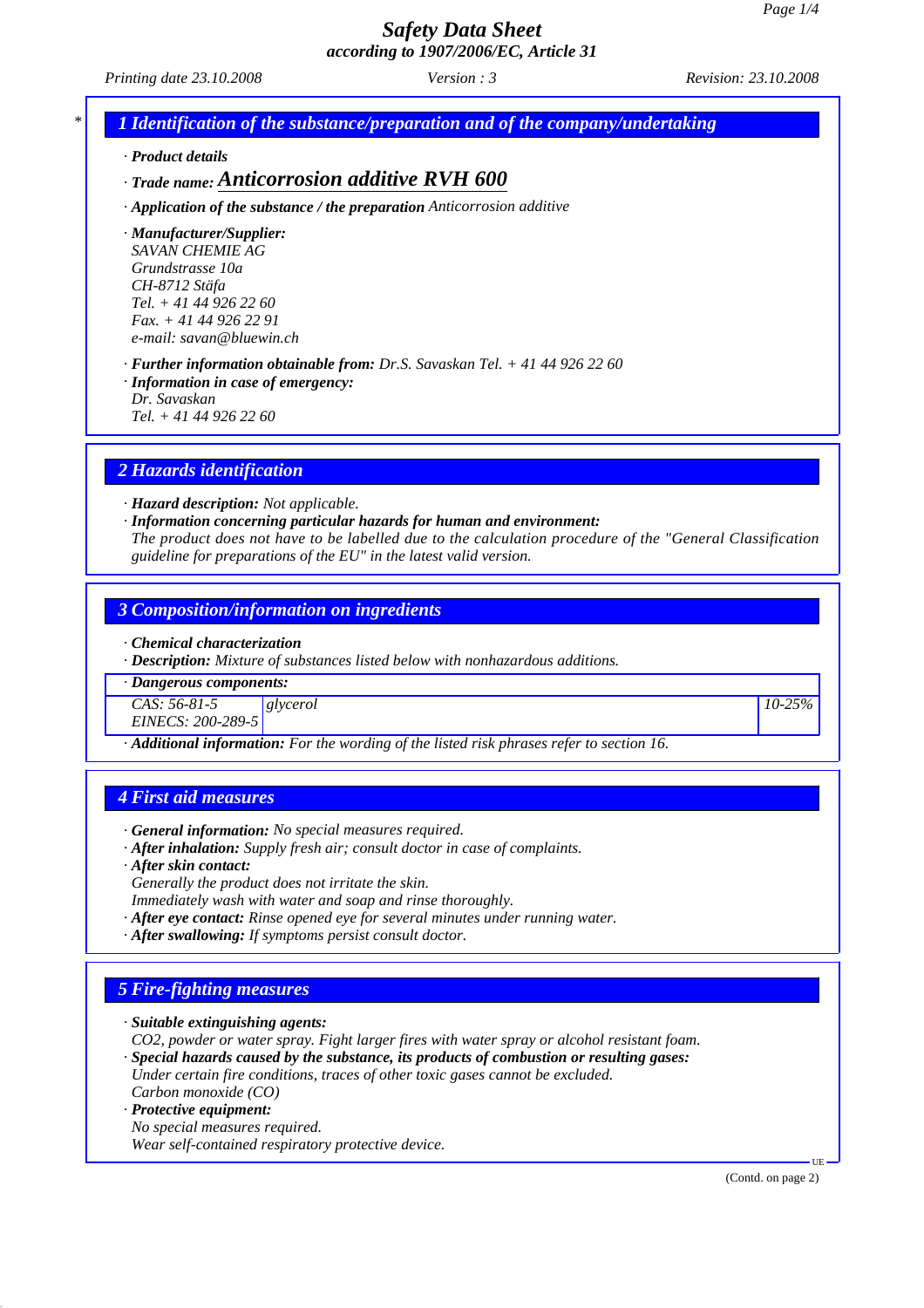*Printing date 23.10.2008 Revision: 23.10.2008 Version : 3*

# *Trade name: Anticorrosion additive RVH 600*

(Contd. of page 1)

### *6 Accidental release measures*

- *· Person-related safety precautions: Particular danger of slipping on leaked/spilled product.*
- *· Measures for environmental protection: Dilute with plenty of water.*

*Do not allow to enter sewers/ surface or ground water.*

*· Measures for cleaning/collecting:*

- *Absorb with liquid-binding material (sand, diatomite, acid binders, universal binders, sawdust).*
- *· Additional information: No dangerous substances are released.*

### *\* 7 Handling and storage*

- *· Handling:*
- *· Information for safe handling: No special measures required.*
- *· Information about fire and explosion protection: No special measures required.*

*· Storage:*

*· Requirements to be met by storerooms and receptacles: Storage between 0 - 50 °C*

*· Information about storage in one common storage facility: Not required.*

*· Further information about storage conditions: Protect from frost.*

*· Storage class: LGK (according VCI) non flammable liquid*

### *8 Exposure controls/personal protection*

*· Additional information about design of technical facilities: No further data; see item 7.*

*· Ingredients with limit values that require monitoring at the workplace:*

#### *56-81-5 glycerol*

*MAK (Germany) 50E mg/m³*

*MAK (Switzerland) Short-term value: 100 e mg/m³ Long-term value: 50 e mg/m³*

*· Additional information: The lists valid during the making were used as basis.*

*· Personal protective equipment:*

- *· General protective and hygienic measures:*
- *The usual precautionary measures are to be adhered to when handling chemicals.*
- *· Respiratory protection: Not required.*
- *· Protection of hands:*

*The glove material has to be impermeable and resistant to the product/ the substance/ the preparation.*

*Due to missing tests no recommendation to the glove material can be given for the product/ the preparation/ the chemical mixture.*

*Selection of the glove material on consideration of the penetration times, rates of diffusion and the degradation*

*· Material of gloves*

*The selection of the suitable gloves does not only depend on the material, but also on further marks of quality and varies from manufacturer to manufacturer. As the product is a preparation of several substances, the resistance of the glove material can not be calculated in advance and has therefore to be checked prior to the application.*

*· Penetration time of glove material*

*The exact break trough time has to be found out by the manufacturer of the protective gloves and has to be observed.*

*· Eye protection: Goggles recommended during refilling*

(Contd. on page 3)

UE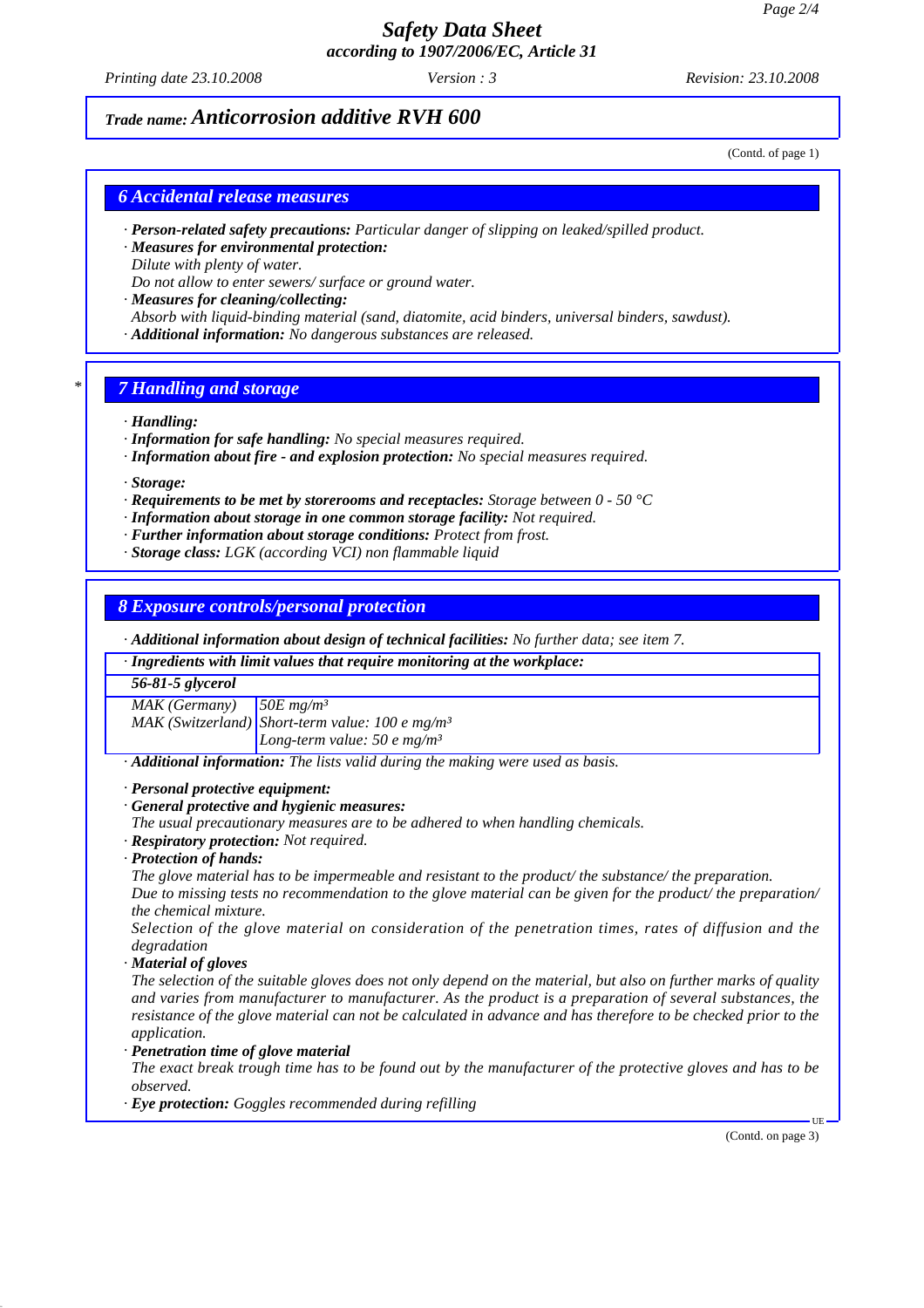*Printing date 23.10.2008 Revision: 23.10.2008 Version : 3*

# *Trade name: Anticorrosion additive RVH 600*

(Contd. of page 2)

| <b>General Information</b>                                |                                               |
|-----------------------------------------------------------|-----------------------------------------------|
| Form:                                                     | Fluid                                         |
| Colour:                                                   | Colourless                                    |
| Odour:                                                    | <i><b>Odourless</b></i>                       |
| · Change in condition                                     |                                               |
| Melting point/Melting range: Undetermined.                |                                               |
| Boiling point/Boiling range: $> 100^{\circ}C$ (DIN 51751) |                                               |
| <b>Solidification point:</b>                              | $-10^{\circ}C (ISO 3016)$                     |
| · Flash point:                                            | Not applicable.                               |
| · Ignition temperature:                                   | 150°C (DIN 51794)                             |
| · Self-igniting:                                          | Product is not selfigniting.                  |
| · Danger of explosion:                                    | Product does not present an explosion hazard. |
| · Explosion limits:                                       |                                               |
| Lower:                                                    | $0.9$ Vol $\%$                                |
| $\cdot$ Vapour pressure at 20 $\degree$ C:                | $0,1$ hPa                                     |
| $\cdot$ Density at 20 $\degree$ C:                        | $1,3$ g/cm <sup>3</sup>                       |
| · Solubility in / Miscibility with                        |                                               |
| water:                                                    | Fully miscible.                               |
| $\cdot$ pH-value at 20 $\degree$ C:                       | $\overline{7}$                                |
| · Viscosity:                                              |                                               |
| Kinematic at 20°C:                                        | 19 mm <sup>2</sup> /s (DIN 51562)             |
| · Solvent content:                                        |                                               |
| Organic solvents:                                         | 12,0%                                         |
| Water:                                                    | 8,6%                                          |

### *\* 10 Stability and reactivity*

*· Thermal decomposition / conditions to be avoided: No decomposition if used according to specifications.*

- *· Materials to be avoided: oxidizing material*
- *· Dangerous reactions No dangerous reactions known.*
- *· Dangerous decomposition products: No dangerous decomposition products known.*

### *11 Toxicological information*

- *· Acute toxicity:*
- *· Primary irritant effect:*
- *· on the skin: No irritant effect.*
- *· on the eye: No irritating effect.*
- *· Sensitization: No sensitizing effects known.*
- *· Additional toxicological information:*
- *The product is not subject to classification according to the calculation method of the General EU Classification Guidelines for Preparations as issued in the latest version.*

*When used and handled according to specifications, the product does not have any harmful effects to our experience and the information provided to us.*

(Contd. on page 4)

UE